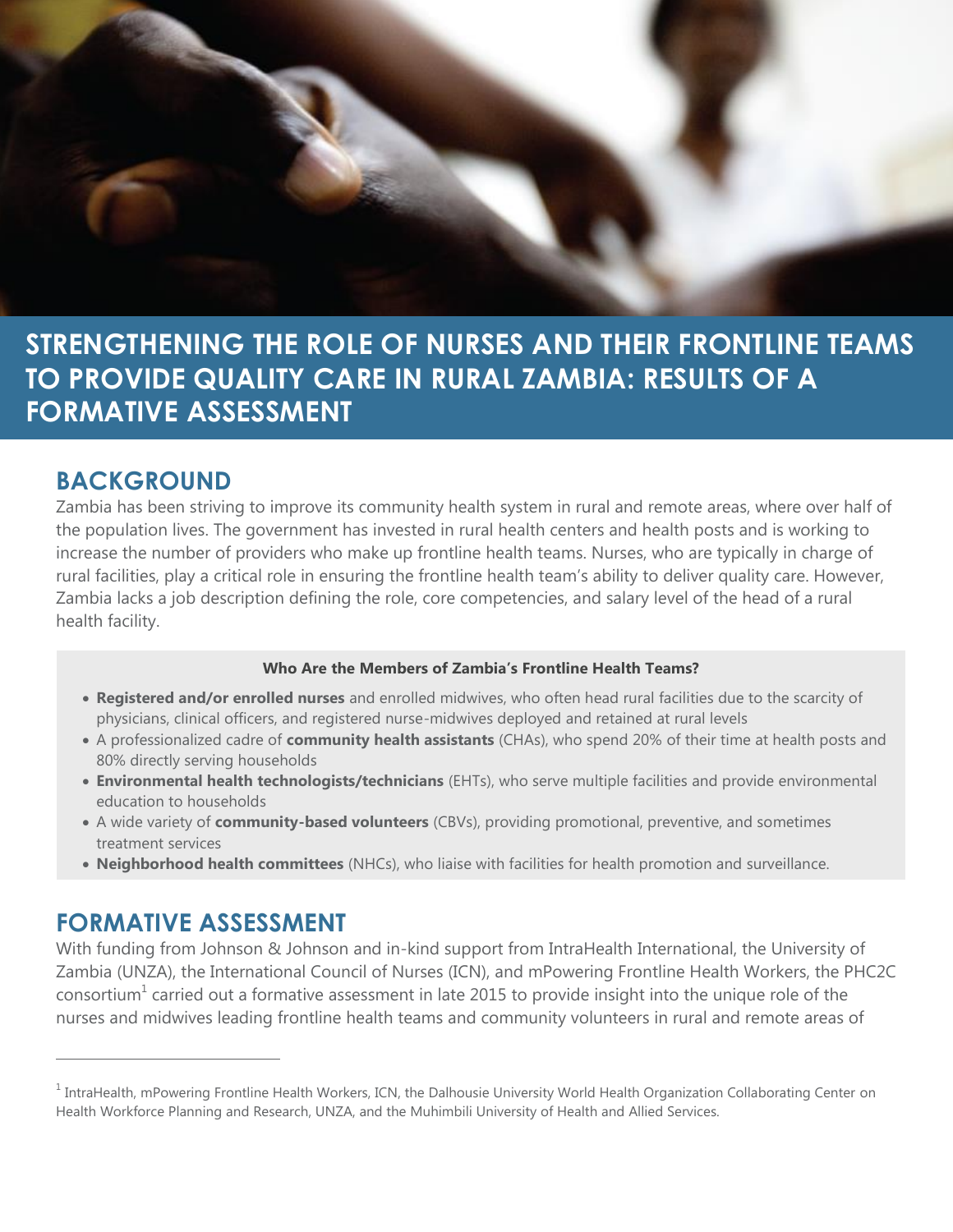Zambia. Through semi-structured focus group discussions (n=10) and in-depth interviews (n=32), the assessment gathered information directly from nurses in charge of rural facilities as well as from national decision-makers, district/provincial managers, CHAs, CBVs, and NHCs (but not EHTs). The transcribed interviews were analyzed to identify key themes and domains of interest.

**Aims of Formative Assessment** 1. To identify the **competencies** that nurses in charge of rural health facilities need to effectively meet the multifaceted requirements and challenges of the position.

2. To delineate aspects of the **work environment** that facilitate or constrain nurses' ability to lead frontline health teams and provide quality care.

#### **RESULTS**

Nurses, frontline health team members, and district managers all agreed that nurses play varied roles and require a complex clinical and managerial skill set to be effective facility heads. In addition to serving as lead clinicians, nurses who lead rural health facilities are called upon to strengthen systems, solve problems, build relationships, coordinate, communicate, and motivate. However, they are not always adequately prepared for these clinical, managerial, and leadership responsibilities.

| <b>Basic Activities</b>                                                                                                                                                                                                                                                                                                                                                      | <b>Effective Practices</b>                                                                                                                                                                                                                                                                                                                       | <b>Recommended Competencies</b>                                                                                                                                                                                                                                                                                                                                                                                                                                                                                   |
|------------------------------------------------------------------------------------------------------------------------------------------------------------------------------------------------------------------------------------------------------------------------------------------------------------------------------------------------------------------------------|--------------------------------------------------------------------------------------------------------------------------------------------------------------------------------------------------------------------------------------------------------------------------------------------------------------------------------------------------|-------------------------------------------------------------------------------------------------------------------------------------------------------------------------------------------------------------------------------------------------------------------------------------------------------------------------------------------------------------------------------------------------------------------------------------------------------------------------------------------------------------------|
| • Assess, screen, and diagnose<br>• Manage referrals<br>• Prescribe and dispense<br>medicines<br>• Oversee operations, budgets,<br>and supply chain<br>• Schedule and oversee staff<br>and volunteers<br>• Train and mentor staff and<br>volunteers<br>• Document and report<br>• Interface with NHCs and CBVs<br>• Directly report to DHMT<br>• Available and responsive 24 | • Prioritize and delegate tasks<br>• Build cooperative teams<br>• Train, mentor, and supervise<br>staff<br>• Build community relationships<br>• Engage NHC and village<br>leadership in decisions and<br>solutions to deliver quality<br>care<br>• Motivate and integrate<br>volunteers<br>• Resolve conflicts<br>• Remain clinically up-to-date | • Deliver respectful care<br>• Respond to community needs<br>• Manage building and equipment repairs<br>• Teach, motivate, retain, and mentor staff<br>and volunteers<br>• Ensure that quality of care is delivered<br>• Leverage position to influence behavior<br>• Monitor performance<br>• M&E: data management and application<br>• Use technologies for information<br>management, M&E, research, training<br>• Develop and negotiate with community<br>partners<br>• Provide services and manage medicines |
| hours a day                                                                                                                                                                                                                                                                                                                                                                  |                                                                                                                                                                                                                                                                                                                                                  | • Independent, innovative decision making<br>• Delegate and assign tasks                                                                                                                                                                                                                                                                                                                                                                                                                                          |

*Based on responses from nurse managers when asked about their responsibilities ("Basic Activities"); from nurses, staff and volunteers, DHMT members, and*  community members when asked about effective practices demonstrating improved results ("Effective Practices"): and from all respondents when asked *about recommended competencies that would guide delivery of quality care ("Recommended Competencies").*

In **clinical** practice, respondents noted that the nurses who manage facilities are not always licensed or trained to carry out all of the tasks that they are required to perform, but they frequently end up working beyond their scope of practice out of necessity. In the realm of operational and **managerial** responsibilities, facility heads described being responsible for a daunting range of duties, including (but not limited to) scheduling staff; mentoring staff and volunteers; preparing monthly reports; managing budgets and contending with funding shortages; ordering and tracking commodities; holding community meetings; replacing broken windows; finding transportation; obtaining water; protecting against theft; and allocating bonuses or incentives. At a